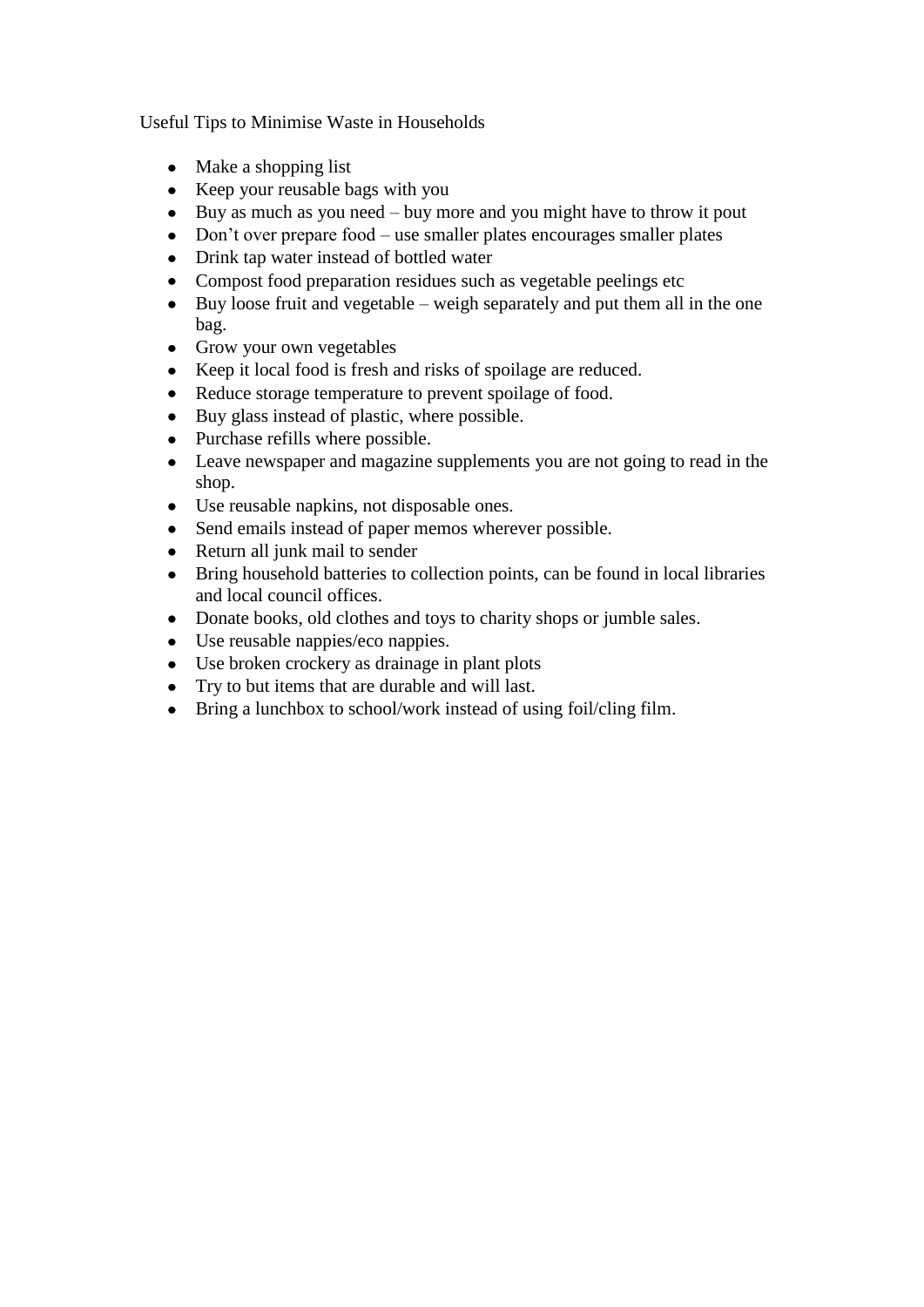## Hazardous Waste

Household hazardous waste covers a range of materials that householders tend to store in garages, gardens sheds, and under the sink.

Items include:

- Paint enamel or oil based paint, water based paints, rust paint
- Furniture or paint strippers, thinners & turpentine
- Wood preservatives, floor and furniture polish
- Drain cleaners, detergents & cleaning agents
- $\bullet$  Inks, adhesives & resins
- Batteries
- Fluorescent tubes
- Garden pesticides, weed killers, fertilisers & poisons
- Waste oils such as brake fluid, car oil and car wax
- Old medicines

Hints for Hazardous Waste

- Buy the least hazardous product possible
- Substitute less hazardous alternatives use baking soda as a general household cleaner
- Avoid aerosols products
- Buy only as much as you need
- Be wary of products that fail to list their ingredients
- Look for the EU Eco-label on paints when purchasing